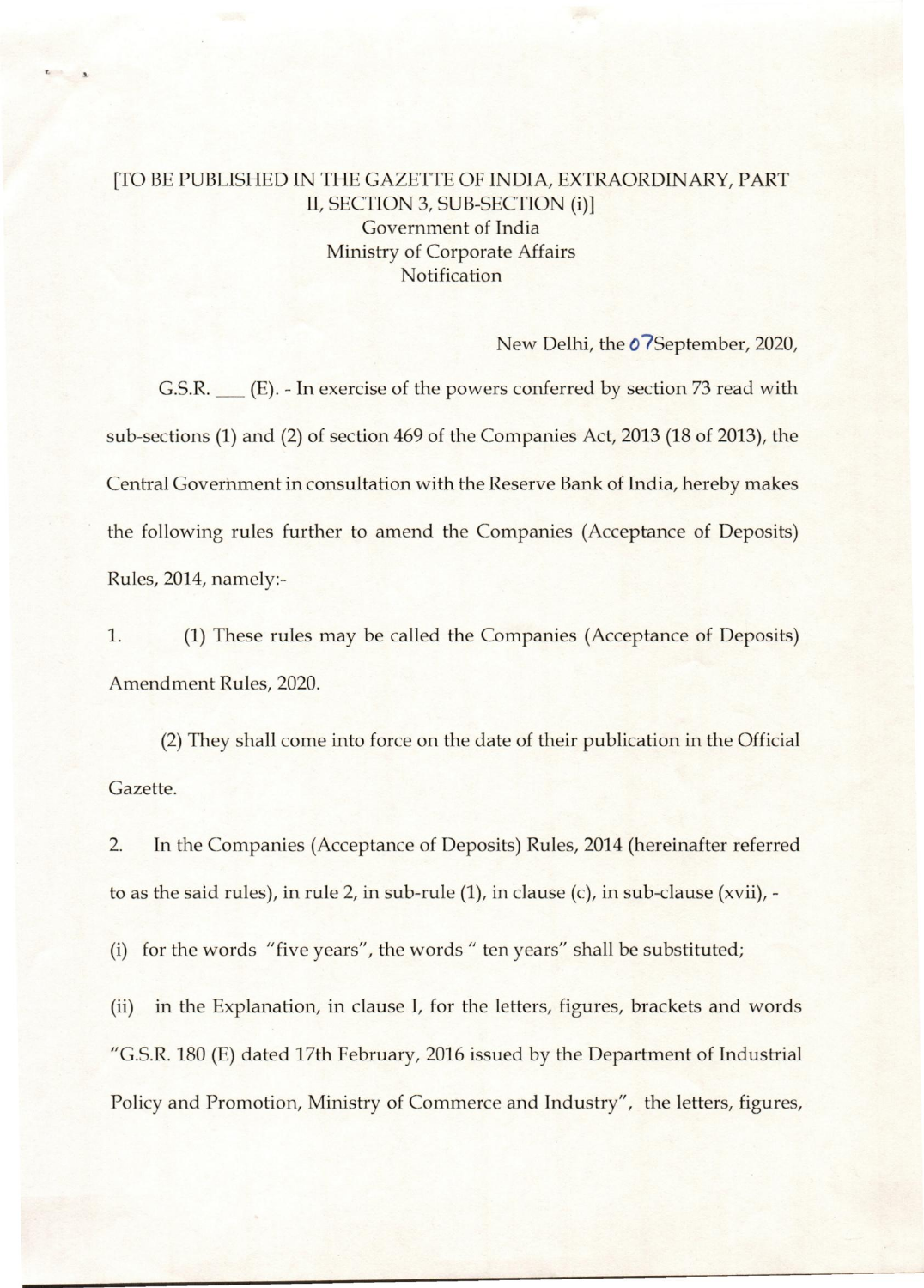brackets and words "G.s.R. 127 (E), dated the 19th February, 2019 issued by the Department for Promotion of Industry and Internal Trade" shall be substituted.

3. In the said rules, in rule 3, in sub-rule (3), in the second proviso, in clause (i), for the words" five years", the words, "ten years" shall be substituted.

[File No 1/8/2013- ÇL-V Vol VI]

 $-20$  07 9 2020  $(K V R Murty)$ Joint Secretary to the Government of India

**Note. -** The principal rules were published in the Gazette of India, Extraordinary, Part II, Section 3, Sub-section (i) *vide* number G.S.R. 256(E), dated the 31<sup>st</sup> March, 2014 and were last amended vide notification number G.S.R.  $341(E)$ , dated the  $30th$ April, 2019.